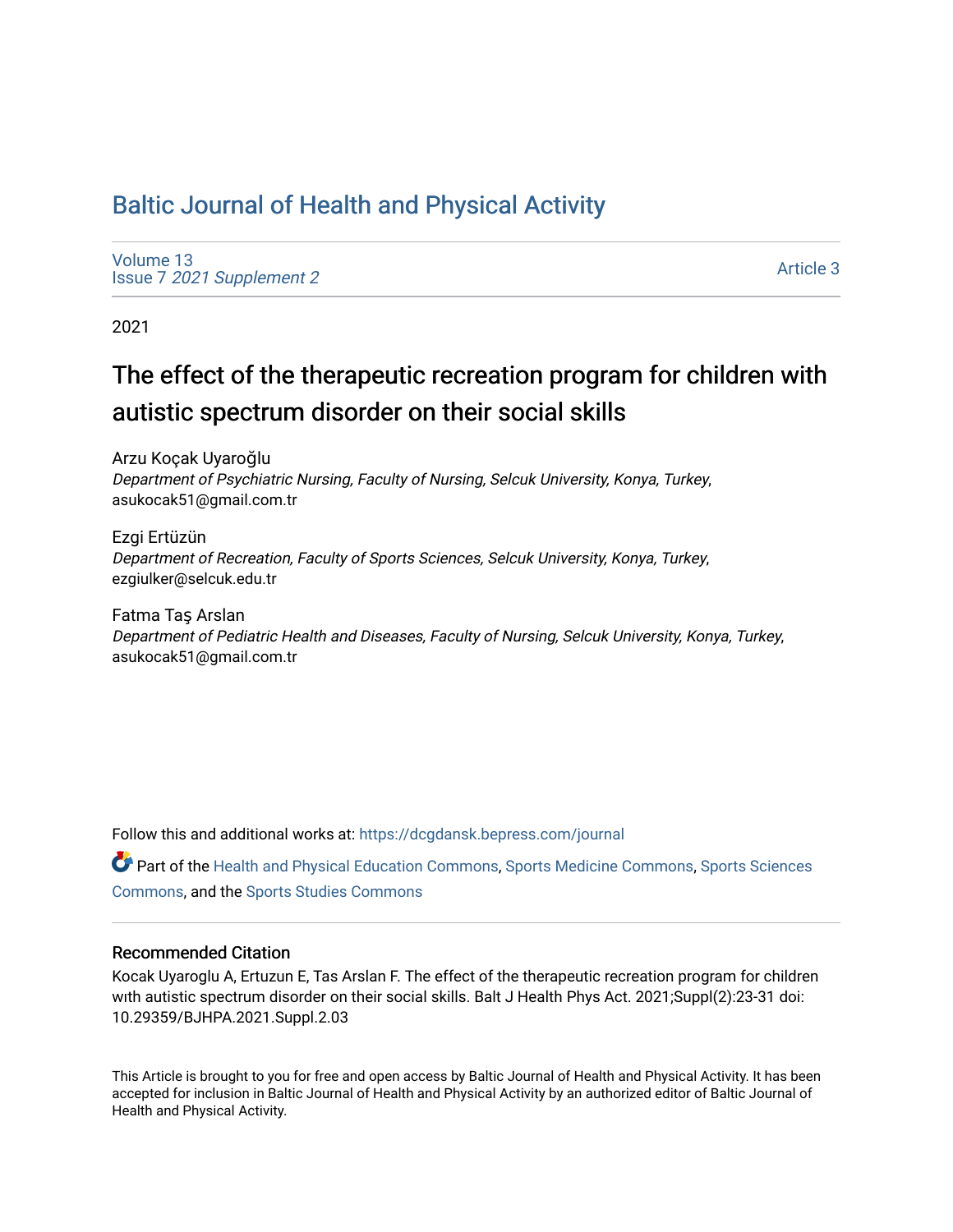# The effect of the therapeutic recreation program for children with autistic spectrum disorder on their social skills

## Cover Page Footnote

This study was funded by the Selcuk University, Turkey, Unit of Scientific Research Projects Coordination. We would like to thank the Selcuklu Autism Education Foundation for their support in conducting the study. We particularly thank the participants.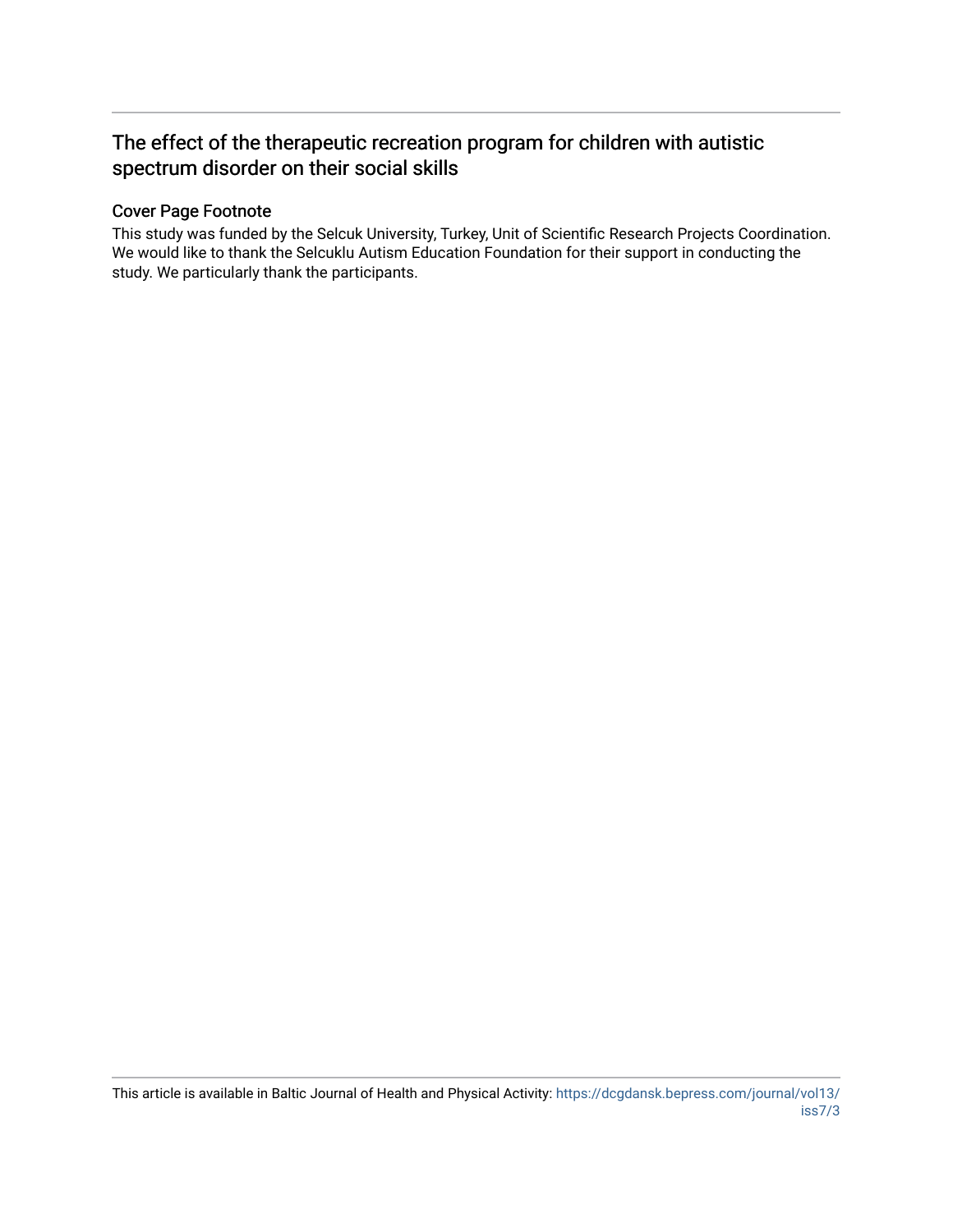# **The effect of the therapeutic recreation program for children wıth autistic spectrum disorder on their social skills**

**Arzu Koçak Uyaroğlu1 ABDF, Ezgi Ertüzün2 ABCG, Fatma Taş Arslan<sup>3</sup> ABD**

<sup>1</sup> Department of Psychiatric Nursing, Faculty of Nursing, Selcuk University, Konya, Turkey

- 2 Department of Recreation, Faculty of Sports Sciences, Selcuk University, Konya, Turkey
- <sup>3</sup> Department of Pediatric Health and Diseases, Faculty of Nursing, Selcuk University, Konya, Turkey

| abstract                     |                                                                                                                                                                                                                                                                                                                                                 |
|------------------------------|-------------------------------------------------------------------------------------------------------------------------------------------------------------------------------------------------------------------------------------------------------------------------------------------------------------------------------------------------|
| <b>Background:</b>           | It is important that psychological structures have an impact on athlete performance, such as self-efficacy<br>can be measured consistently. The aim of this study is to develop a measurement tool with psychometric<br>properties that can measure the self-efficacy beliefs of athletes.                                                      |
| <b>Material and methods:</b> | The participants of the study consisted of 325 athletes (age 21.6 $\pm$ 4.2) who actively pursue sports in<br>various sports branches in Turkey. In the validity and reliability analysis of the scale, exploratory and<br>confirmatory factor analyzes were used. Cronbach's Alpha reliability coefficient value of the total scale is<br>.88. |
| <b>Results:</b>              | The validity and reliability analysis results of the scale revealed that the scale was generally in perfect fit.<br>As a result, it can be said that the Athlete Self Efficacy Scale (ASES) is a valid and reliable measurement<br>tool and can be used to determine the self-efficacy levels of adult athletes.                                |
| <b>Conclusions:</b>          | Validity and reliability studies of the Athlete Self Efficacy Scale should be repeated specific to the sport<br>branch or in younger age groups. In addition, athlete's self-efficacy is a universal concept. In this respect,<br>it is valid in other cultures and it is recommended to adapt the scale to other languages and cultures.       |
| Key words:                   | autism spectrum disorder, recreational therapy, social skill.                                                                                                                                                                                                                                                                                   |
| article details              |                                                                                                                                                                                                                                                                                                                                                 |

|                               | Article statistics: Word count: 2,722; Tables: 3; Figures: 0; References: 39                                                                                                                                                                                                                                                                                                                                                                                                                                                                                                                                       |  |  |  |  |
|-------------------------------|--------------------------------------------------------------------------------------------------------------------------------------------------------------------------------------------------------------------------------------------------------------------------------------------------------------------------------------------------------------------------------------------------------------------------------------------------------------------------------------------------------------------------------------------------------------------------------------------------------------------|--|--|--|--|
|                               | Received: May 2020; Accepted: December 2021; Published: December 2021                                                                                                                                                                                                                                                                                                                                                                                                                                                                                                                                              |  |  |  |  |
| <b>Full-text PDF:</b>         | http://www.balticsportscience.com                                                                                                                                                                                                                                                                                                                                                                                                                                                                                                                                                                                  |  |  |  |  |
| Copyright                     | © Gdansk University of Physical Education and Sport, Poland                                                                                                                                                                                                                                                                                                                                                                                                                                                                                                                                                        |  |  |  |  |
| Indexation:                   | Celdes, Clarivate Analytics Emerging Sources Citation Index (ESCI), CNKI Scholar (China National Knowledge<br>Infrastructure), CNPIEC, DOAJ, EBSCO - Central & Eastern European Academic Source, EBSCO - SPORTDiscus,<br>EBSCO Discovery Service, Google Scholar, Index Copernicus, J-Gate, Naviga (Softweco, Primo Central (ExLibris),<br>ProQuest - Family Health, ProQuest - Health & Medical Complete, ProQuest - Illustrata: Health Sciences, ProQuest -<br>Nursing & Allied Health Source, Summon (Serials Solutions/ProQuest, TDOne (TDNet), Ulrich's Periodicals Directory/<br>ulrichsweb, WorldCat (OCLC) |  |  |  |  |
| <b>Funding:</b>               | This study was funded by the Selcuk University, Turkey, Unit of Scientific Research Projects Coordination.                                                                                                                                                                                                                                                                                                                                                                                                                                                                                                         |  |  |  |  |
| <b>Conflict of interests:</b> | Authors have declared that no competing interest exists.                                                                                                                                                                                                                                                                                                                                                                                                                                                                                                                                                           |  |  |  |  |
|                               | Corresponding author: Arzu KOÇAK UYAROĞLU, Selcuk University Fakulty of Nursing, Department of Psychiatric Nursing, Konya, Turkey,<br>Phone: +90 332 223 3538, e-mail: asukocak51@gmail.com.tr.                                                                                                                                                                                                                                                                                                                                                                                                                    |  |  |  |  |
| <b>Open Access License:</b>   | This is an open access article distributed under the terms of the Creative Commons Attribution-Non-Commercial-No-<br>Derivatives 4.0 International (https://creativecommons.org/licenses/by-nc-nd/4.0/), which permits use, distribution,<br>and reproduction in any medium, provided the original work is properly cited, the use is non-commercial and is<br>otherwise in compliance with the license.                                                                                                                                                                                                           |  |  |  |  |

**Authors' Contribution: A** Study Design **B** Data Collection **C** Statistical Analysis

**D** Data Interpretation **E** Manuscript Preparation

- **F** Literature Search
- **G** Funds Collection

L

Г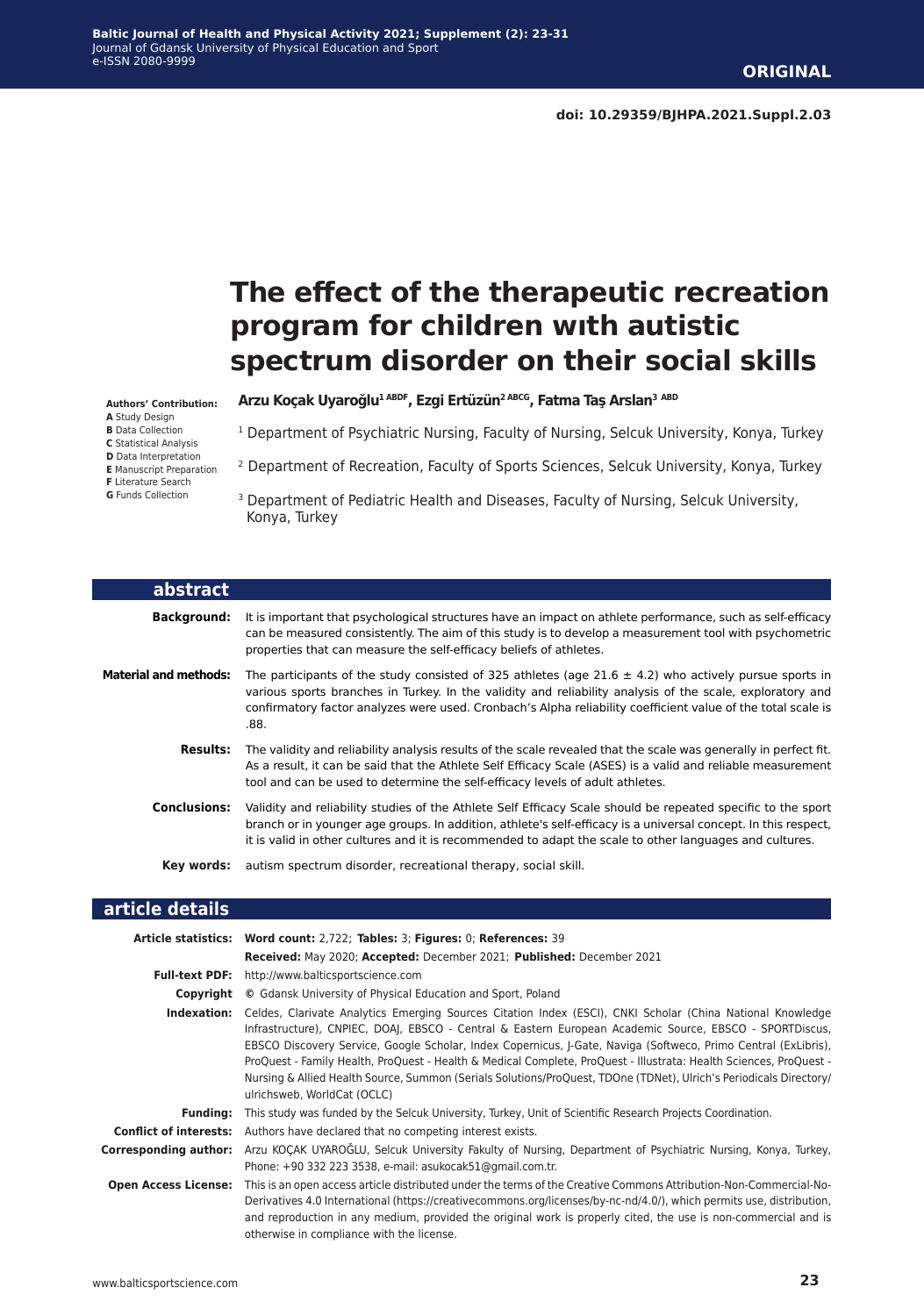## **introduction**

Autistic spectrum disorder (ASD) can be defined as a life-long neurodevelopmental disorder that affects the social relationships and behaviors of an individual, leading to limitations in creative thinking [1–3]. It is argued that the most critical element in the definition of autism is the deterioration in social behaviors [4] and that individuals with autism experience difficulties in initiating and maintaining social relationships and interactions [5, 6]. Previous studies revealed that although the children with ASD want to establish a social relationship, their inefficacy in social skills prevents them from establishing and maintaining friendships [7, 8], and they find it difficult to gain acceptance from their peers and experience social isolation [9], which contributes to exhibiting destructive behaviors [10]. Matson et al. [11] state that a lack of social skills is at the center of problems of children with ASD, and the primary goal is to minimize this deficiency.

In this context, it is thought that physical activity programs for children with ASD may be beneficial in overcoming social skills deficiency and in increasing social interaction [12–14]. Groups of recreational sports activities which are specific to children with ASD and which include treatment and entertainment are not only an effective method for the development of physical capacities of children but also for changing their behavior [12, 15–18]. The related literature shows that participation of children with ASD in recreational sport activities contributes to their social interaction and communication skills [15, 19–23]. In brief, it can be said that therapeutic recreation programs (TRP) are an effective approach to address the problems experienced in many areas, such as autism-related social behavior [24], communication skills [25] and sensory and social skills [26]. In an experimental study, İlhan [27] examined the effect of physical education and sports activities on the socialization levels of trainable mentally disabled children and revealed that progress has been made in the socialization sub-dimensions of participation in group activities, communication and sharing with others. Similarly, Temel et al. [19] aimed to investigate the effect of sports on the levels of aggression and social adaptation in autistic children. They found that there were significant differences in the levels of social adjustment and aggression between autistic children who did sports and those who did not. In the international literature, there are studies that support the effect of TRPs on social skills [15, 20].

Exercise-based interventions in the literature involve one type of sport generally [28]. In this study, the development of social skills in children with ASD who encountered two different types of sports was investigated. In their meta-analysis study, Huang et al. [28] stated that the physical, psychological and social benefits of exercise-based interventions are obvious, but different types of interventions are needed. In Turkey, TRPs for children with ASD are not at a desired level, and there are few studies conducted in experimental design aiming to examine the effects of therapeutic recreation programs for children with ASD on the variables such as children's social skills, communication and social interaction [19, 29]. In this respect, this study is expected to make a significant contribution to the development of training programs and to the field. The study was carried out to examine the effect of TRP for children with ASD on their social skills. Thus, the study addresses the following research question: Is there a significant difference between the pre-test and post-test scores of children with ASD in terms of the social skill levels?

## **material and methods**

This was a one-group pretest–posttest pre-experimental study conducted among mothers of children with ASD (January 2018 – July 2018) [30] in a training center for individuals with autism spectrum disorder in the city center of Konya, Turkey.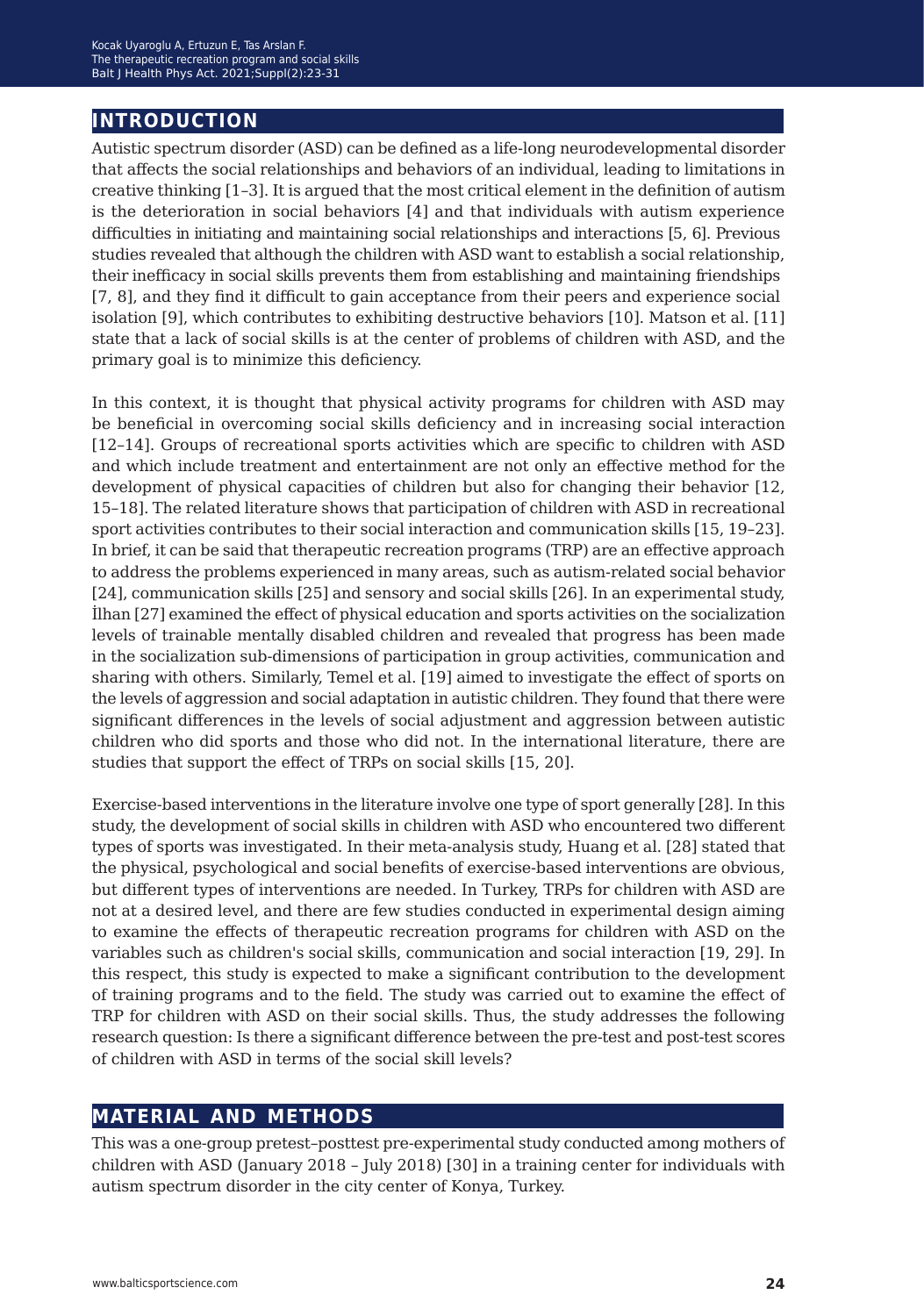#### **participants**

The research population was composed of the mothers of children who newly enrolled in an ASD education center in the city center of Konya in the 2017–2018 academic year. Our aim was to reach the whole population  $(n = 40)$ . However, the mothers of the children who did not take both swimming and sports training at the center  $(n = 6)$  and two mothers who did not agree to participate in the study (8 mothers in total) were excluded from the study. Therefore, the study group consisted of 32 mothers.

#### **data collection tools**

The data were collected using the Family Information Form, including the participants' sociodemographic characteristics, and the Autism Social Skills Profile (ASSP) Scale.

Family Information Form. The information form prepared by the researchers consisted of 8 items related to the sociodemographic characteristics of the child with ASD and the family (the child's age and gender, number of siblings, attendance at a non-formal educational institution, age of starting education, mother's age, mother's educational and marital status).

Autism Social Skills Profile (ASSP) Scale. The original scale developed by Bellini and Hopf [31] for children with ASD consists of 45 items and 3 sub-dimensions. These sub-dimensions are Social Reciprocity, Social Participation/Avoidance, and Harmful Social Behaviors. Some items of the scale, which was adapted in Turkish by Demir [32], were found to be under different factors compared to the original scale, and thus, these items were removed from the scale. As a result, there are 41 items and 3 sub-dimensions in the Turkish version of the scale. Each item is scored on a 4-point Likert-type scale  $(1=$  never,  $2=$  sometimes,  $3=$ often, 4= always). A high total score refers to increased social skills. The Cronbach's alpha coefficient of the scale was found to be 0.84.

#### **data collection**

The data were collected in two stages. In the first stage, pre-tests were performed. After the children with ASD enrolled in the center, the data were collected using the Family Information Form and the Autism Social Skills Profile (ASSP) Scale in the waiting room of the center under the supervision of the researcher. In the second stage, post-tests were performed. The data were collected from the mothers who completed all 16 sessions of the TRP; the ASSP Scale was applied under the supervision of the researcher.

#### **procedures**

The "TRP" for children with autism involved in the study group consisted of a total of 16 sessions, eight of which were swimming activities and eight of which were physical activities (Table 1). The relevant literature was reviewed by the researchers to determine the content of the program and the number of sessions [24, 33, 34]. The program was planned as two sessions per week and approximately 60 minutes per session. One of the weekly sessions was for swimming activities, while the other one was for physical activities. In the execution of the program, the swimming activities were conducted by trainers with the Special Athletes Trainer certificate, while the physical activities were conducted by trainers with the Special Athletes Gymnastics certificate. TRP was applied according to the Applied Behavior Analysis (ABA) model. Applied Behavior Analysis is used in sports and athletic training to teach and reinforce skills used in training. Trainers' applications according to the ABA model are as follows: systematic use of verbal instruction and feedback, positive and negative reinforcement, positive practices and time outs [35]. The positive feedback of the trainer is important in the therapeutic recreation program based on Applied Behavior Analysis. For example, when the child with ASD catches five balls at the command of the trainer, the trainer approves. Mothers of children with autism spectrum disorder did not actively participate in the therapeutic recreation program. They brought children to the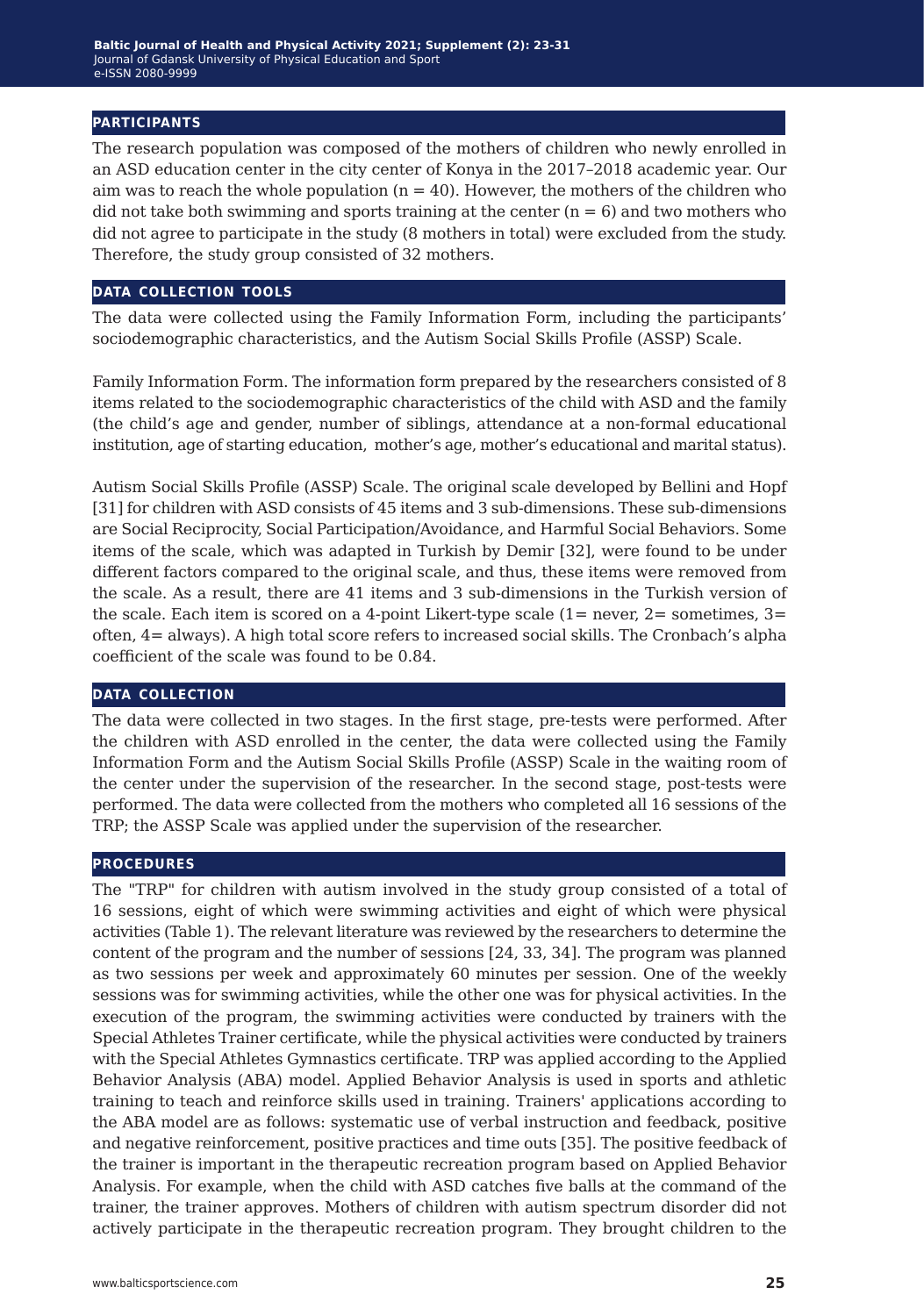center. The trainers received in-service training once a week and had at least five years of experience. During the program, it was observed that the development of swimming and physical activity skills of children with autism differed from one another. However, since the aim of the study was to improve the social skills of children with the autistic spectrum disorder, their willingness to adapt to the new environment and to continue the program was important. For this reason, their attendance at the program and experiencing the sessions was considered sufficient.

| Week   | Session                                         | Content                                                                                                                                                                                                                                                                                                                                                                                          |  |  |
|--------|-------------------------------------------------|--------------------------------------------------------------------------------------------------------------------------------------------------------------------------------------------------------------------------------------------------------------------------------------------------------------------------------------------------------------------------------------------------|--|--|
| Week 1 | Session I<br>Swimming Activity                  | Getting acquainted with the positive approach of the trainer, sitting on the<br>edge of the pool, and then hitting the water with feet turning back and<br>front, standing and walking in the pool with the help of the trainer, walking<br>toward the trainer alone, monitoring the trainer to build up trust, and playing<br>communication games in water (collecting balls in the pool, etc.) |  |  |
|        | Session II<br><b>Physical Activity</b>          | Walking in the gym, touching the sports equipment, and playing flexibility,<br>bounce and throwing the ball to the target games with a positive approach of<br>the trainer                                                                                                                                                                                                                       |  |  |
| Week 2 | Session III<br>Swimming Activity                | Sitting on the edge of the pool, and then hitting the water with feet turning<br>back and front, standing and walking in the pool with the help of the<br>trainer, walking alone, monitoring the trainer to build up trust, and playing<br>communication games in water (collecting balls in the pool, etc.)                                                                                     |  |  |
|        | Session IV<br>Physical Activity                 | Playing flexibility, bounce, and throwing the ball to the target games with<br>the positive approach of the trainer, turning the body and head exercises for<br>flexibility                                                                                                                                                                                                                      |  |  |
| Week 3 | Session V<br>Swimming Activity                  | Warm-up activities in water (sitting on the edge of the pool and hitting the<br>water with feet turning back and front, standing in water and twisting the<br>arms), foot exercises with hands holding the edge of the pool, foot exercises<br>with a board, breathing exercises, games for breathing in water (bubble<br>making and bring red balls to me games, etc.)                          |  |  |
|        | Session VI<br><b>Physical Activity</b>          | Stretching exercises together with the trainer (reaching up with hands (apple<br>picking game), reaching out sideways, walking exercises on treadmills,<br>jumping from a height, walking on balance board with help, throwing balls at<br>the target.                                                                                                                                           |  |  |
| Week 4 | Session VII<br>Swimming Activity                | Warm-up activities in water (Sitting on the edge of the pool and hitting the<br>water with feet turning back and front, twisting arms standing in water), foot<br>exercises holding the edge of the pool, foot exercises with a board, breathing<br>exercises, games in the water (bubble making and bring red balls to me<br>games, etc.)                                                       |  |  |
|        | <b>Session VIII</b><br><b>Physical Activity</b> | Flexibility, bouncing, balance, throwing balls at the target activities.                                                                                                                                                                                                                                                                                                                         |  |  |
| Week 5 | Session IX<br>Swimming Activity                 | Warm-up activities with foot strokes, breathing exercises, sliding in water, and<br>standing in water while the head is inside and out (starfish and bring red balls<br>to me games)                                                                                                                                                                                                             |  |  |
|        | Session X<br>Physical Activity                  | Flexibility, bouncing, balance, and throwing balls at the target activities.<br>Selecting student-specific activities varying from easy to difficult from each<br>stage                                                                                                                                                                                                                          |  |  |
| Week 6 | Session XI<br>Swimming Activity                 | Warm-up activities with foot strokes, bubble games in water, sliding in water,<br>and standing in water while the head is inside and out (starfish and ball<br>collecting games)                                                                                                                                                                                                                 |  |  |
|        | Session XII<br><b>Physical Activity</b>         | Flexibility, bouncing, balance, and throwing balls to the target activities.<br>Selecting student-specific activities varying from easy to difficult from each<br>stage                                                                                                                                                                                                                          |  |  |
| Week 7 | Session XIII<br>Swimming Activity               | Warm-up activities with foot strokes, bubble games in water, foot exercises<br>with a board, staying in water games (starfish and ball collecting games)                                                                                                                                                                                                                                         |  |  |
|        | <b>Session XIV</b><br><b>Physical Activity</b>  | Flexibility, bouncing, balance, and throwing balls at the target games                                                                                                                                                                                                                                                                                                                           |  |  |
| Week 8 | Session XV<br>Swimming Activity                 | Warm-up with foot strokes, bubble games in water, foot exercises with a board,<br>staying in water games (starfish and ball collecting games)                                                                                                                                                                                                                                                    |  |  |
|        | Session XVI<br><b>Physical Activity</b>         | Flexibility, bouncing, balance, and throwing balls at the target games                                                                                                                                                                                                                                                                                                                           |  |  |

Table 1. The content of the TRP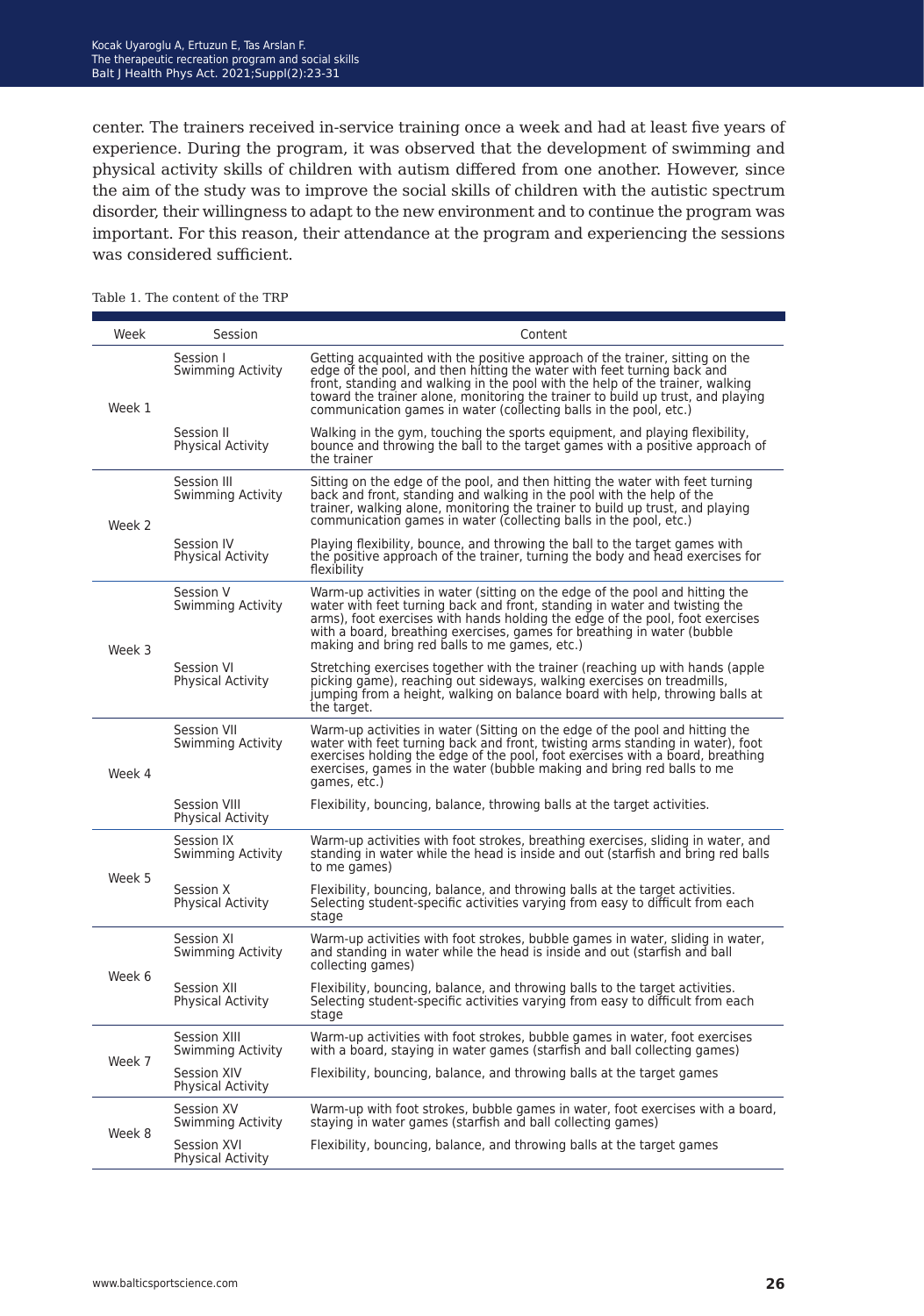#### **data analysis**

The Statistical Package for the Social Sciences version 22.0 (IBM Corporation, New York, NY) was used to analyze the study data. The data showed normal distribution according to the Skewness-Kurtosis values. The quantitative data obtained from the mothers of children with ASD were analyzed with t-test in dependent groups in accordance with the purpose of the study. The effect size was calculated using Cohen's d formula in the G-Power 3.1 program and utilizing the t-test in the dependent groups. A sensitivity analysis was performed to assess the intervention effect. Standardized effect sizes (ESs) were calculated by dividing the adjusted between-group difference of the post-intervention means by the pooled baseline standard deviation. According to Cohen, ESs less than 0.2 indicate "no difference," ESs of 0.5 to 0.8 indicate "moderate differences," and ESs of 0.8 or greater indicate "considerable differences" [36]. The results were evaluated at 95% confidence interval and the significance level of  $p<0.05$ .

#### **ethical considerations**

Prior to the study, permission was obtained from the Ethics Committee of Selcuk University (40990478), Faculty of Sport Sciences and Selcuklu Individuals with Autism Foundation. The mothers participating in the study were informed about the significance of the study, and their informed consent was obtained. The mothers were ensured about the confidentiality of all the personal information about themselves and their children.

## **results**

The mean age of the children with ASD was  $7.5 \pm 3.25$  years. 21.9% of the children were female, and 78.1% were male. While 12.5% of the children with ASD had no siblings, 87.5% had a sibling. Nearly all the children with ASD attend an educational institution other than the center where the study was conducted. The mean age of starting school was 3.26  $\pm$ 1.19. The mean age of the children's mothers was  $39.06 \pm 7.20$  years, and  $34.4\%$  of the mothers were primary school graduates, while 31.3% were university graduates (Table 2).

| Variable                 |                  | Number | Percentage % |
|--------------------------|------------------|--------|--------------|
| Gender                   | Female           |        | 21.9         |
|                          | Male             | 25     | 78.1         |
| Attendance at General    | Attending        | 31     | 96.9         |
| <b>Education Classes</b> | Not attending    | 1      | 3.1          |
| Sibllings                | Yes              | 28     | 87.5         |
|                          | No.              | 4      | 12.5         |
|                          | Primary School   | 11     | 34.4         |
| Mother's education level | Secondary School | 6      | 18.8         |
|                          | High School      | 5      | 15.6         |
|                          | University       | 10     | 31.3         |

Table 2. Demographic characteristics of the children with ASD (n=32)

The difference between the ASSP scale pretest and posttest mean scores of children with ASD was found to be statistically significant  $(p<0.05)$ . It was found that mean scores of children with ASD increased after the TRP  $(94.531 \pm 16.343)$  compared to the pre-program values (91.343  $\pm$  15.718). The difference between the pre-test and post-test mean scores for the Social Reciprocity and Social Participation/Avoidance sub-dimensions of the scale was found statistically significant  $(p < 0.05)$ . The difference between the pre-test and post-test mean scores for the Harmful Social Behaviors sub-dimension was not statistically significant (p> 0.05). It was found that the mean scores of children for the ASSP scale increased after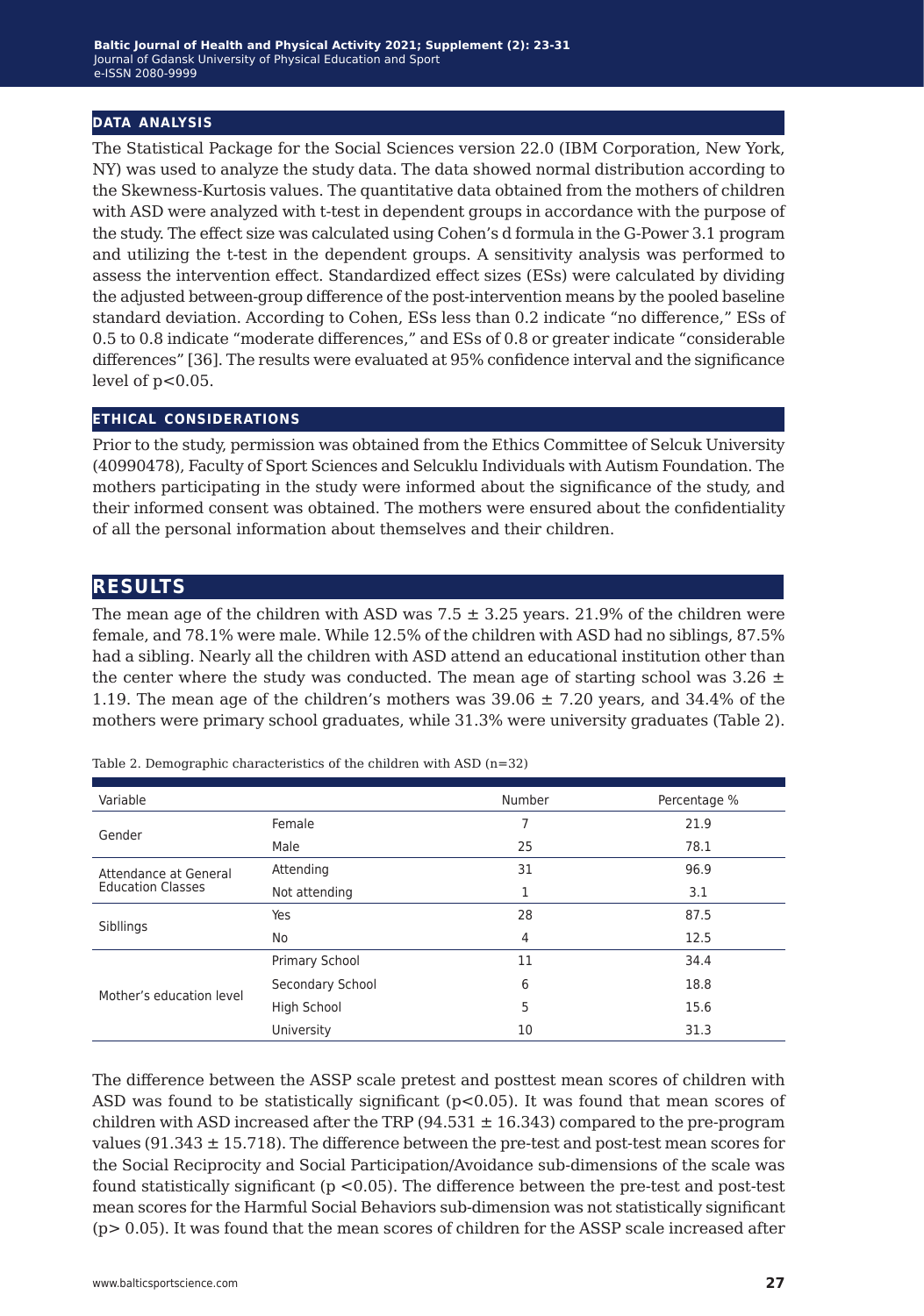the TRP (94.531  $\pm$  16.343) compared to the pre-program values (91.343  $\pm$  15.718). It was further revealed that the social skill levels of the children with ASD were positively affected by the program and the effect size was moderate at 0.437 (Table 3).

| Sub-dimensions                  | Pretest<br>mean $\pm$ SS | Posttest<br>$mean ±$ SS | Pretest – posttest<br>difference |       | Effect size (%<br>95 CI) |
|---------------------------------|--------------------------|-------------------------|----------------------------------|-------|--------------------------|
|                                 |                          |                         |                                  | D     | d                        |
| Social Reciprocity              | 27.000 ± 8.171           | $29.312 \pm 9.430$      | $-4.377$                         | 0.000 |                          |
| Social Participation/Avoidance  | $27.406 \pm 9.404$       | $28.656 \pm 9.075$      | $-2.353$                         | 0.025 | 0.437                    |
| <b>Harmful Social Behaviors</b> | 36.937±4.376             | $36.562 \pm 4.242$      | .773                             | 0.445 | $(0.017 - 0.856)$        |
| Total                           | $91.343 \pm 15.718$      | $94.531 \pm 16.343$     | $-4.082$                         | 0.000 |                          |

Table 3. Distribution of sub-dimension and total pretest and posttest mean scores of children with ASD (n=32)

### **discussion**

This study investigated the effect of the TRP for children with ASD on their social skills. The study was performed on a single group, and before and after the TRP, social skills were evaluated and the results were compared.

The most important finding in the study is that the TRP improved the social skills of children with ASD. These results are similar to those in the literature and it can be said that therapeutic recreation has an important role in increasing the social skills of children with ASD [12, 15, 20, 26, 27]. Participation in recreational sport activities is thought to contribute to the development of social skills as they encourage social interaction and enable children with ASD to integrate with their peers. García-Villamisar et al. [37] stated in their studies that therapeutic recreation has an indirect effect on the social skills of individuals with ASD. Pan [24] investigated the effects of therapeutic swimming on the social behaviors of children with ASD and revealed that the program consisting of 10 sessions was effective on social behaviors. Similarly, Movahedi et al. [17] examined the effect of physical activities on the social functioning of children with ASD, and at the end of 14 weeks they found that there was a significant improvement in social functioning, and the follow-up study showed that this improvement continued.

In addition, it was found that TRP had a positive effect on the Social Reciprocity and Social Participation/Avoidance sub-dimensions, but there was no change in the Harmful Social Behaviors sub-dimension. Children with autism have a strong tendency to show disruptive behavior such as physical aggression and self-harm, and these destructive behaviors may increase when there is no intervention. In this context, it could be more effective to implement the therapeutic recreation programs to reduce and control the destructive behaviors that individuals with ASD exhibit as well as to provide special training practices, especially individual training programs at a very early age. Horner et al. [38] examined nine invasive studies in their systematic review and stated that special education interventions based on behavioral evaluation were effective in reducing disruptive behavior. Bahrami et al. [39] examined the effectiveness of Kata technique education on stereotypical behaviors of children with ASD. They gave Kata technique training to children with autism for 14 weeks in 4 sessions per week. Their results suggested a decrease in the stereotypical behavior of the children in the experimental group.

The study revealed that therapeutic recreation practices involving sports activities might have a positive impact on harmful behaviors in the long term. Elliott et al. [23] reported that planned physical activities are effective in bringing about a change in the inappropriate behaviors of individuals with autism. Similarly, Temel et al. [19] found that children with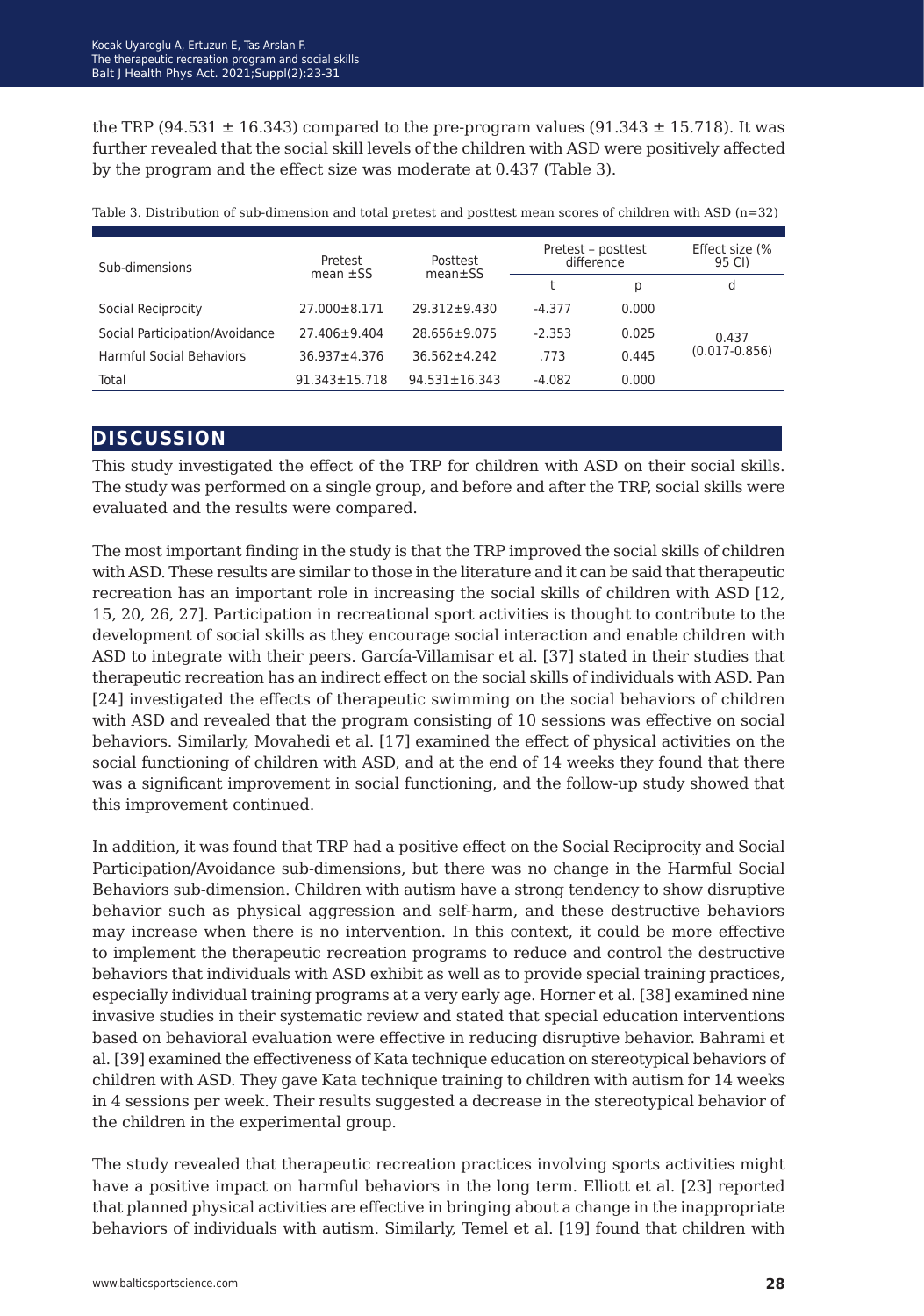ASD had low levels of aggression and high social adaptation levels. They emphasized that doing sports regularly is effective in the life of autistic individuals in the same way as healthy individuals, and it has an important role in decreasing the frequency of harmful behaviors of autistic individuals and increasing their communication and social skills. However, the findings also suggest that longer-term interventions are necessary and intervention programs for children with ASD should be evaluated in the long term. In addition, it can be said that practices such as therapeutic recreation that are employed within the scope of special education program for children with ASD and that support education may increase the effectiveness of the program. Our results support this view.

The mean score of children with ASD for the ASSP scale significantly increased after the TRP, the social skills of the children with autism improved; and the effect size was close to medium according to Cohen's d formula [36]. In this context, it can be said that long-term and multidimensional interventions of programs for children with ASD may be a factor affecting the effect size.

## **study strengths and limitations**

The main strength of this study is that it is among the few studies that combine two different therapeutic recreational activities (physical exercise and swimming) in a single program. Nevertheless, there are some notable limitations. The lack of a control group and randomization in the study is an important limitation [30]. Another limitation is that the study was performed in one center. Furthermore, the small sample increases the risk of type II errors. This weakens the study's ability to draw strong conclusions and limits the generalizability of the results.

## **conclusions**

This study shows that the TRP positively affects children with ASD due to the limited leisure activities. In addition, the study shows that the 16-week physical activity and swimmingbased TRP positively affected the Social Skills Profile (ASSP) Scale's total score, which measures Social Skills, and the Social Reciprocity, Social Participation/Avoidance subdimension scores. However, the program was insufficient to cause a change in the harmful social behavior sub-dimension.

The results suggest that there is a need to develop therapeutic recreation programs for children with ASD and that a program with 16 sessions is not sufficient to achieve a change in harmful social behaviors. It is believed that long-term programs may support change in these children.

Future experimental studies in the field would require evaluating the effectiveness of the program by including different therapeutic recreation activities (horse riding, surfing, etc.) in the program and ensuring a longer program duration. In addition, it is thought that conducting randomized controlled studies in evaluating the effect of small group practices of the therapeutic recreation program on social skill development will contribute to the literature with a high level of evidence.

## **acknowledgements**

This study was funded by the Selcuk University, Turkey, Unit of Scientific Research Projects Coordination. We would like to thank the Selcuklu Autism Education Foundation for their support in conducting the study. We particularly thank the participants.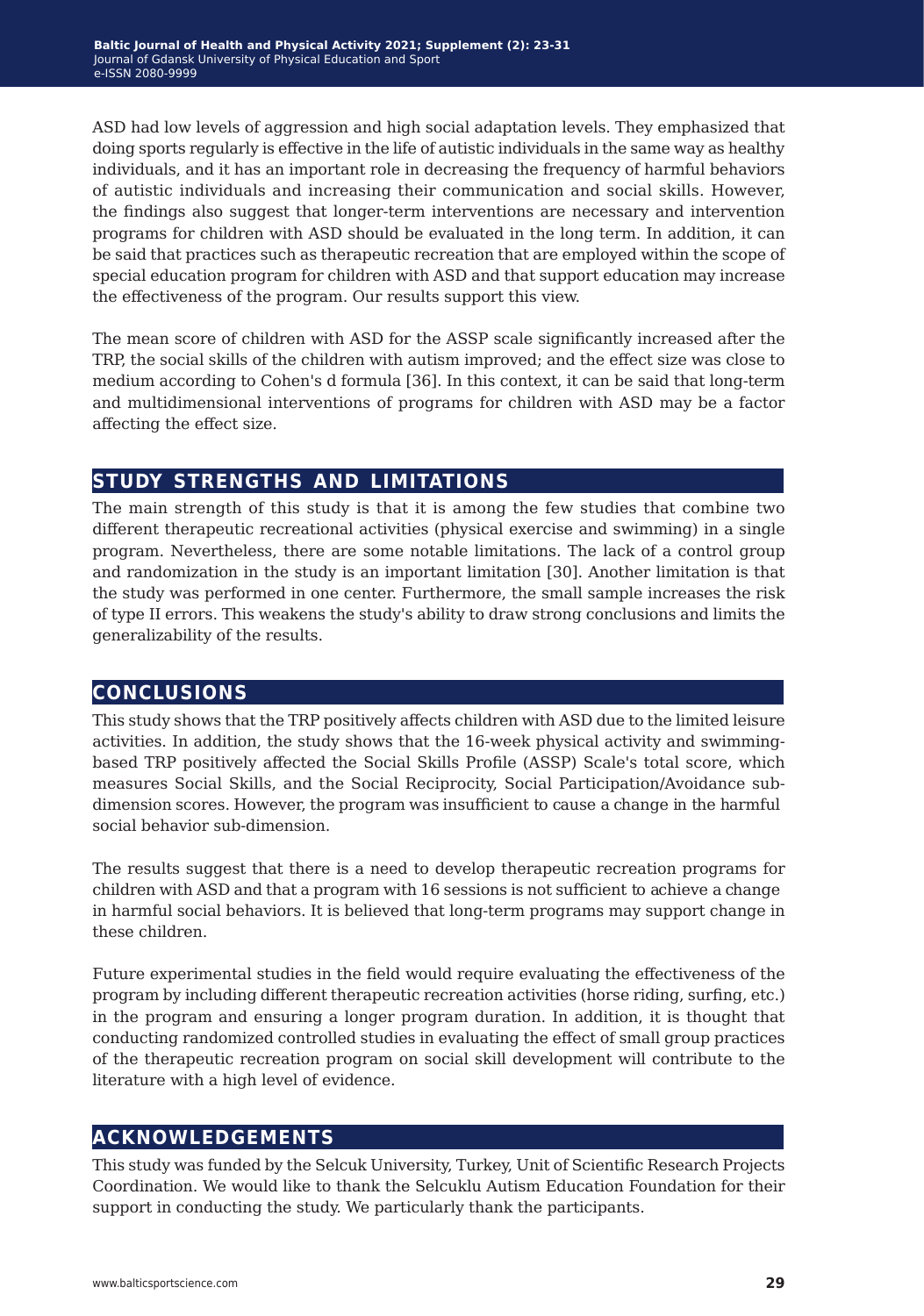### **references**

- [1] Kanner L. Autistic disturbances of affective contact. Nerv Child. 1943;2(2):217–250.
- [2] Craig J, Baron-Cohen RJ. Creativity and imagination in Autism and Asperger syndrome. J Autism Dev Disord. 1999;29:319–326. <https://doi.org/10.1023/A:1022163403479>
- [3] Lyons V, Fitzgerald M. Critical evaluation of the concept of Autistic creativity. Rec Adv Autism Spectr Disord. 2013;1:771–791.<https://doi.org/10.5772/54465>
- [4] Stella J, Mundy P, Tuchman R. Social and nonsocial factors in the Childhood Autism Rating Scale. J Autism Dev Disord. 1999; 29, 307-317. <https://doi.org/10.1023/A:1022111419409>
- [5] McKinnon K, Krempa J. Social skills solutions: A hands-on manual for teaching social skills to children with autism. New York: DRL Books; 2002.
- [6] Mobily KE, MacNeil RD. Therapeutic recreation and the nature of disabilities. Venture Pub.; 2002.
- [7] Tse J, Strulovitch J, Tagalakis V, Meng L, Fombonne E. Social skills training for adolescents with Asperger syndrome and high-functioning autism. J Autism Dev Disord. 2007; 37(10):1960-1968.<https://doi.org/10.1007/s10803-006-0343-3>
- [8] Baker JE. Social skills training for children and adolescents with Asperger syndrome and social communication problems. Shawnee mission, KS: Autism Asperger Publishing Company; 2003.
- [9] Bauminger N, Kasari C. Loneliness and friendship in high-functioning children with autism. Child Dev. 2000;71:447– 456. <https://doi.org/10.1111/1467-8624.00156>
- [10] Matson JL, Fodstad JC, Rivet TT. The relationship of social skills and problem behaviors in adults with intellectual disability and autism or PDD-NOS. Res Autism Spectr Disord. 2009;3:258–268. [https://doi.org/10.1016/j.](https://doi.org/10.1016/j.rasd.2008.07.001) [rasd.2008.07.001](https://doi.org/10.1016/j.rasd.2008.07.001)
- [11] Matson, JL, Matson ML, Rivet TT. Social-skills treatments for children with autism spectrum disorders. An overview. Behav Modific. 2007;31(5):682-707. <https://doi.org/10.1177/0145445507301650>
- [12] Todd T, Reid G. Increasing physical activity in individuals with autism. Foc Autism Oth Dev Disabil. 2006;21:167-176. <https://doi.org/10.1177/10883576060210030501>
- [13] Ward SC, Whalon K, Rusnak K, Wendell K, Paschall N. The association between therapeutic horseback riding and the social communication and sensory reactions of children with autism. J Autism Dev Disord. 2013;43:2190–2198. <https://doi.org/10.1007/s10803-013-1773-3>
- [14] Healy S, Nacario A, Braithwaite RE, Hopper C. The effect of physical activity interventions on youth with autism spectrum disorder: A meta analysis. Autism Res. 2018;11(6):818-833.<https://doi.org/10.1002/aur.1955>
- [15] Devine MA, Ripp JAC. The role of therapeutic recreation with people on the autism spectrum. Therap Recr J. 2017; 51(2):VII. <https://doi.org/10.1007/s10803-015-2643-y>
- [16] Bahrami F, Movahedi A, Marandi SM, Sorensen C. The effect of karate techniques training on communication deficit of children with autism spectrum disorders. Journal of Autism and Developmental Disorders 2016; 46(3), 978-986.
- [17] Movahedi A, Bahrami F, Marandi SM, Abedi A. Improvement in social dysfunction of children with autism spectrum disorder following long-term Kata techniques training. Res Autism Spectr Disord. 2013;7(9):1054-1061. [https://doi.](https://doi.org/10.1016/j.rasd.2013.04.012 ) [org/10.1016/j.rasd.2013.04.012](https://doi.org/10.1016/j.rasd.2013.04.012 )
- [18] Alexander MGF, Dummer GM, Smeltzer A, Denton SJ. Developing the social skills of young adult special Olympics athletes. Educ Train Autism Dev Disabil. 2011;46(2):297-310.
- [19] Temel G, Yıldız T, Turan MB, Karaoğlu B. Sporun otistik çocuklarda saldırganlık ve sosyal uyum düzeyleri üzerine etkisinin incelenmesi. [Examination of the Effect of Sports on Aggression and Social Adjustment Levels in Autistic Children], İÜ Spor Bilimleri Dergisi. 2017;7(3):25-33. Turkish.
- [20] Pan CY, Tsai CL, Chu CH, Sung MC, Huang CY, Ma WY. Effects of physical exercise intervention on motor skills and executive functions in children with ADHD: A pilot study. J Attent Disord. 2019;23(4):384-397. [https://doi.](https://doi.org/10.1177/1087054715569282) [org/10.1177/1087054715569282](https://doi.org/10.1177/1087054715569282)
- [21] Celiberti DA, Bobo HE, Kelly KS, Harris SL, Handleman JS. The differential and temporal effects of antecedent exercise on the self stimulatory behavior of a child with autism. Res Dev Disabil. 1997;18:139-150. [https://doi.](https://doi.org/10.1016/S0891-4222(96)00032-7) [org/10.1016/S0891-4222\(96\)00032-7](https://doi.org/10.1016/S0891-4222(96)00032-7)
- [22] Szot Z. The method of stimulated serial repetitions of gymnastic exercises in therapy of autistic children. J Autism Dev Disord. 1997;27:341-342. <https://doi.org/10.1023/A:1025862701128>
- [23] Elliott RO, Dobbin AR, Rose GD, Soper HV. Vigorous, aerobic exercise versus general motor training activities: Effects on maladaptive and stereotypic behaviors of adults with both autism and mental retardation. J Autism Dev Disord. 1994;24(5):565-576. <https://doi.org/10.1007/BF02172138>
- [24] Pan CY. Effects of water exercise swimming program on aquatic skills and social behaviors in children with autism spectrum disorders. Autism. 2010;14(1):9–28.<https://doi.org/10.1177/1362361309339496>
- [25] Hameury L, Delavous P, Teste B, Leroy C, Gaboriau J-C, Berthier A. Equine assisted therapy and autism. Annales Me´dico-Psychologiques. 2010;168:(655–659). <https://doi.org/10.1016/j.amp.2009.12.019>
- [26] Bass MM, Duchowny CA, Llabre MM. The effect of therapeutic horseback riding on social functioning in children with autism. J Autism Dev Disord. 2009;39:1261–1267. <https://doi.org/10.1007/s10803-009-0734-3>
- [27] İlhan L. Eğitilebilir zihinsel engelli çocuklarda beden eğitimi ve sporun sosyalleşme düzeylerine etkisi. [The effect of physical education upon the socialization levels of mentally handicapped children] Kastamonu Eğitim Dergisi 2008;16(1):315-324. Turkish.
- [28] Huang J, Du C, Liu J, Tan G. Meta-analysis on intervention effects of physical activities on children and adolescents with autism. Int J Environ Res Public Health. 2020;17(6):1950.<https://doi.org/10.3390/ijerph17061950>
- [29] Yarımkaya E, İlhan EL, Karasu N. An investigation of the changes in the communication skills of an individual with autism spectrum disorder participating in peer mediated adapted physical activities. Ankara Unıversıty Faculty of Educational Sciences Journal of Special Education. 2017;18(2):225-252.
- [30] Erdoğan S, Nahçivan N, Esin N. Hemşirelikte araştırma-süreç uygulama ve kritik. [Nursing Research-Process, Application and Critical] Istanbul, Turkey: Nobel Tip Kitabevi; 2014. Turkish.